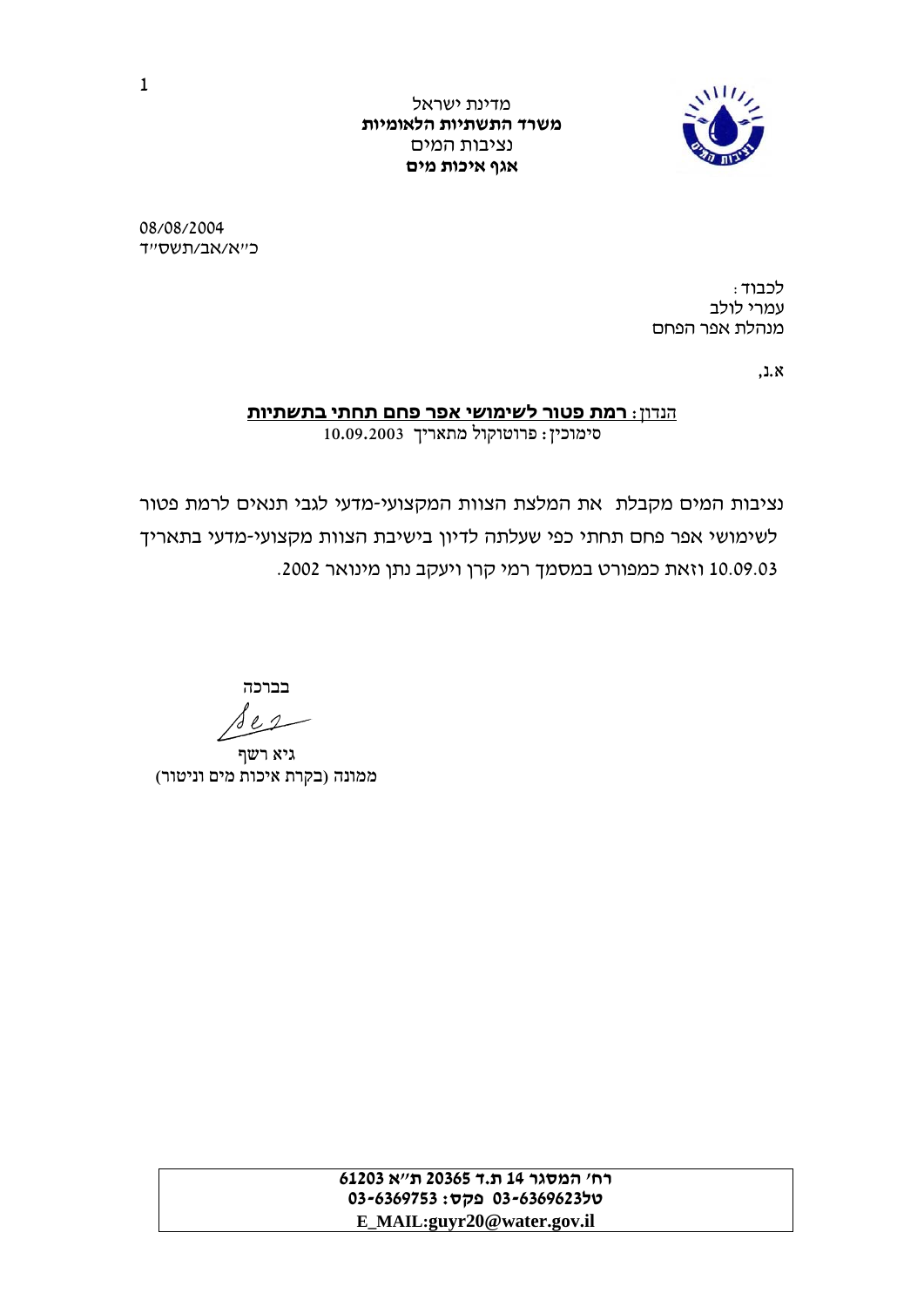

**14 ספטמבר, 2003 מנהלת – 30869** 

## **צוות מקצועי-מדעי (מזהמים)**

## סיכום מיום 10.9.03

**משתתפים**: דר' יעקב נתן – יו"ר, כרמית חבקין, דר' אריאל מצגר, פרופ' רמי קרן, אבי רדעי, גיא רשף, דר' אלי שטרן, עמרי לולב

**מוזמנים**: אינג' גיורא ליברמן – א.י.ג.ל,. אינג' גדי ליסקביץ' – איזוטופ

**סדר היום**:

- .1 איטום מטמנות פסולת גושית אינג' גיורא ליברמן.
- .2 פוטנציאל זיהום מאפר תחתי בתשתיות (מסמך מסכם) דר' יעקב נתן.
- .3 רמת פטור (בורון) לאפר תחתי בתשתיות (הצעה מנומקת) פרופ' רמי קרן, דר' יעקב נתן.
	- .4 איטום אפר פחם בסוללות כבישים (מסמך רקע) דר' אלי שטרן.
		- .5 TCLP בדגימות אפר מרחף בג'סר א- זרקה דר' יעקב נתן.
	- .6 בדיקות בחנ"מ לרישוי כלל היישומים (מסמך רקע) עמרי לולב.

**דיון**:

## **רמת פטור (בורון) לאפר תחתית בתשתיות**

ע. לולב הנושא הוצג בפני הצוות לפני למעלה משנה, אולם עוכב עד להשלמת הדיון על<br>פוטנציאל הזיהום מאפר תחתי בתשתיות. רמת הפטור נדרשת עבור פרויקטים המנצלים כמויות קטנות בסדר גודל של אלפים<br>בודדים, חלקם פרוסים על שטח נרחב יחסית (תעלות צנרת, מדשאות וכדומה)<br>בצפיפות (כמות ליחידת שטח) נמוכה.<br>תרומת האפר התחתי לריכוזי בורון במי תהום בפרויקטים כא

**סיכום:** מאשרים את המלצת הפטור כמפורט במסמך רמי קרן ויעקב נתן מינואר .2002

רשם: עמרי לולב

העתק: למשתתפים ולמוזמנים